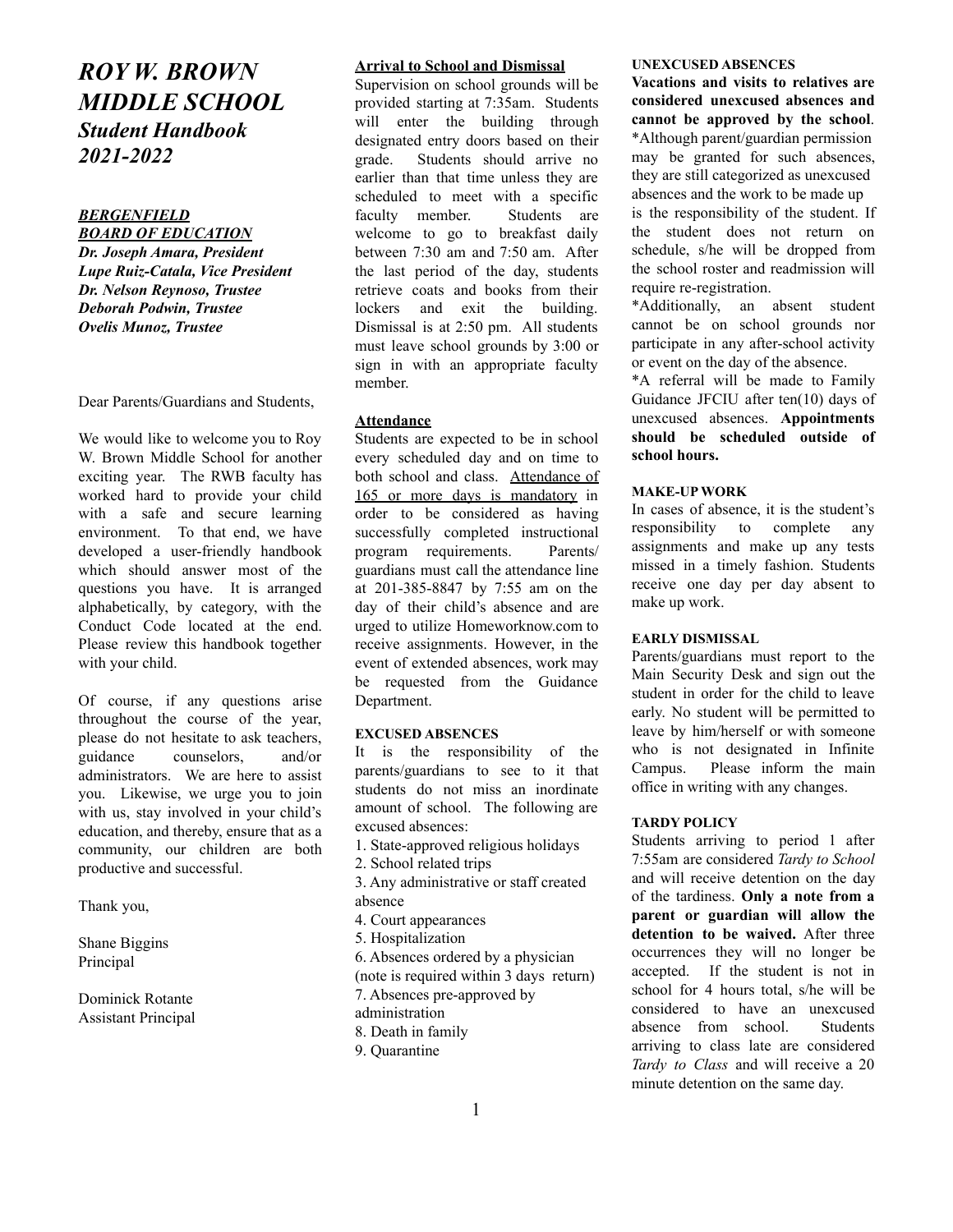| <u>Den seneguie</u>      |                 |  |  |  |
|--------------------------|-----------------|--|--|--|
| <b>REGULAR DAY</b>       |                 |  |  |  |
| 1:                       | $7:55 - 8:47$   |  |  |  |
| 2:                       | $8:51-9:40$     |  |  |  |
| 3:                       | $9.43 - 10.32$  |  |  |  |
| 4:                       | 10:35-11:24     |  |  |  |
| 5L:                      | $11:27 - 12:12$ |  |  |  |
| 5:                       | $11:27 - 12:16$ |  |  |  |
| 6:                       | $12:17-1:06$    |  |  |  |
| $6L$ :                   | $12:21-1:06$    |  |  |  |
| 7:                       | $1:09 - 1:58$   |  |  |  |
| 8:                       | $2:01-2:50$     |  |  |  |
| <b>DELAYED OPENING</b>   |                 |  |  |  |
| 1                        | $9:55 - 10:28$  |  |  |  |
| $\overline{c}$           | $10:32 - 11:02$ |  |  |  |
| 3                        | $11:05 - 11:35$ |  |  |  |
| $\overline{4}$           | 11:38-12:08     |  |  |  |
| 5                        | $12:11 - 12:55$ |  |  |  |
| 6                        | $1:00-1:44$     |  |  |  |
| 7                        | $1:47 - 2:17$   |  |  |  |
| 8                        | $2:20-2:50$     |  |  |  |
| SHORTENED DAY            |                 |  |  |  |
| 1                        | $7:55 - 8:31$   |  |  |  |
| 2                        | $8:34-9:10$     |  |  |  |
| 3                        | $9:13-9:49$     |  |  |  |
| $\overline{\mathcal{L}}$ | 9:52-10:28      |  |  |  |
| $\frac{5}{6}$            | 10:31-11:07     |  |  |  |
| 7                        | 11:10-11:46     |  |  |  |
| 8                        | $11:49-12:25$   |  |  |  |

**Bell Schedule**

#### **Conferences**

Logistics regarding Parent/Teacher conferences will be announced depending on circumstances each instructional quarter.

Parent/guardian-teacher conferences are encouraged on an "as-needed" basis. Teachers may be contacted through a written note, a phone call to the main office, or an email sent to the teacher using the first letter of the teacher's first name and his/her last name *@bergenfield.org*. Additionally, parent/teacher conferences occur during marking periods 1, 2, and 3. Information regarding scheduling is distributed via email when quarterly progress reports are posted.

#### **Delayed Openings / School Closings**

It is periodically necessary to close schools or delay the start time due to bad weather or another unforeseen circumstance. The decision is made by the Superintendent no later than 5:30am. Bergenfield uses Blackboard Parentlink to notify the community of such closings/delays. Please ensure that you register for this service through the Parent Resource section of our district website.

## **Dress/Personal Appearance**

An individual's personal appearance should reflect sensitivity to and respect for others. Clothing designed for outside wear is not to be worn indoors. If deemed inappropriate, the student will be directed to change into more appropriate attire in a timely manner. This may require that a parent/guardian brings a suitable outfit or the student wears school-issued clothing, which must be washed and returned after use. Only then would confiscated items be returned. At the administrator's discretion, disciplinary action may also be given, including:

\*Confiscation of inappropriate articles \*Detention

\*Return of articles to parent/guardian (after detention is served)

The following are considered to be inappropriate in terms of appearance and are prohibited in school or at school functions:

\* any items which constitute a threat or danger to the health/safety of students.

\* any clothing/item which is vulgar, indecent, alludes to drugs, alcohol, tobacco, illegal/violent activities profane, or exposes private parts of the body (t-shirts with sexual messages, see-through garments,

extremely plunging necklines or waistlines, leggings without a finger-tip-length covering, jeans with holes above finger tip length, etc.)

\* any dress or appearance which advocates discrimination or denigrates others based upon race, color, creed, religion, national origin, gender, sexual orientation or disability

\* any dress or appearance which constitutes a disruption to the educational process

\* the wearing of hats, caps, scarves, bandanas, du-rags, etc. (unless worn for religious or medical reasons)

\* open-back footwear, flip-flops, or athletic sandals, slippers

\* tops that are revealing (halter, backless, low-cut, midriff, etc.), that are torn/tied together, with straps thinner than "three-fingers" wide, made of sheer material, or that reveal under-arm areas

## *Dress code violations are considered level one infractions and appropriate consequences may be given.*

*School administration reserves the right to decide what is considered appropriate dress for school.*

## **Electronic / Non-Essential Items**

Items that do not contribute to the learning process or are distractible/ dangerous in nature are not permitted in school. These items will be confiscated and may NOT be returned to the student. Disciplinary items may be imposed. Building administrators will have the final decision in these matters. Students are urged not to bring these types of items to school. The school is not responsible and will not take action if damaged, misplaced, lost or stolen.

While students are permitted to bring cellular phones to school, cell phones should be off during school hours unless permission is given by the teacher for school-related use. Additionally, earbuds and headphones may be used in class for school-related purposes only. During the school day, students who have urgent reasons for using a phone may use the landline in our guidance office.

Parent/guardian communications with their child should take place only when there is a family emergency and via the main office or guidance phone numbers, NOT via cell phone. At the discretion of an administrator, disciplinary action for possession/use of electronic or non-essential items in school will include:

\*1 st offense: confiscation of item and return at day's end

\*2 nd offense: item returned after detention(s) is/are served

 $3<sup>rd</sup>$  (+) offense: Item returned to parent after detention(s) is/are served.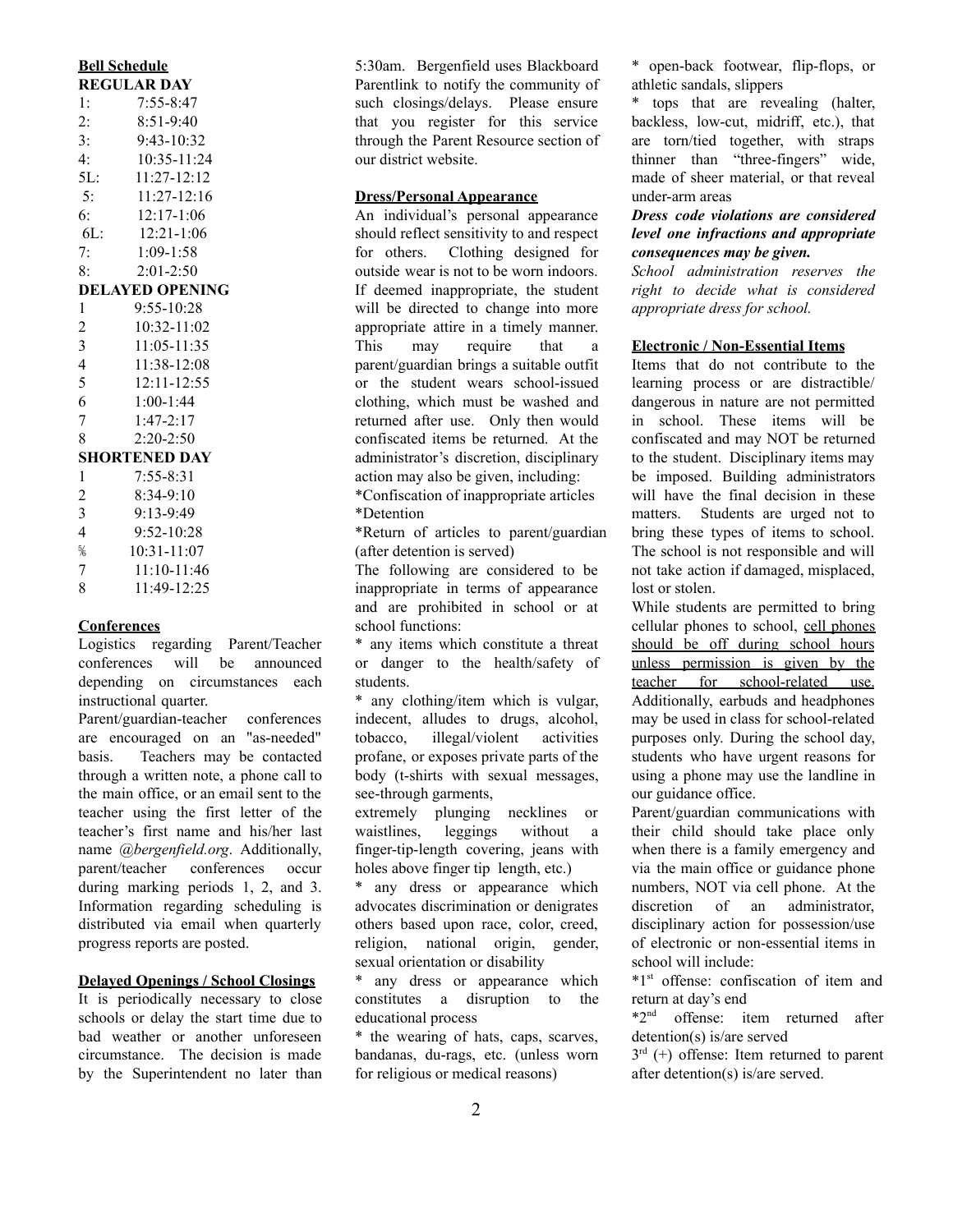#### **Emergency Contacts**

It is essential that emergency contact information, address, and all phone numbers be updated so that communication can be swift when a student needs immediate assistance. Students will only be released to adults named as emergency contacts in Infinite Campus.

## **Emergency Drills**

Evacuation and lockdown drills are necessary exercises to ensure the safety of everyone in the building and will occur at least twice per month. Disruptions to these drills will be subject to disciplinary consequences.

## **Equal Opportunity Policy/ Affirmative Action**

All students are ensured equal educational opportunity regardless of race, color, creed, religion, gender, ancestry, national origin, or social or economic status. No individual shall be denied the benefits of any activity, nor shall they be subjected to discrimination of any kind. The Office of the Assistant Superintendent deals directly with all Affirmative Action matters; thus, all appeals must be sent in writing to that office.

#### **Exclusion from Class (216)**

If a student is excluded from class because of disruptive behavior, s/he must report directly to room 216. Under the supervision of an adult, the student will be directed to write an explanation of the infraction, and then remain after school for detention. More severe consequences are assigned for repeat offenders. The referring staff member will contact home regarding the cause for the class exclusion.

## **Extracurricular Activities**

There are various clubs and activities for students to join. For a list, students/guardians can visit the RWB website or the Guidance Office.

Appropriate conduct is expected by players, club members, and fans at all times. Students must be in good academic/behavioral standing to try out and participate.

Academic/Art/Service Clubs: students give back to their school and community through supervised activities (Art Club, Bears Club, Chess, Coding, Drama, Jazz, League of Reps, Multicultural, Newspaper, NJHS, Safety Zone, Yearbook). Homework Clinic: available daily before and after school. Students may visit this supervised location to complete homework and assignments. Interscholastic Sports Program: opportunity whereby RWB athletes

compete against other schools in a variety of sports (Sports physicals, medical clearance registration on FamilyID are required to participate). Peer Tutoring: one-to-one academic assistance provided by a peer and supervised by a faculty member

## **Firearms and Other Weapons**

Students in possession of a weapon or weapon replica (guns, knives, etc.) will be suspended immediately and law enforcement will be contacted. The length of suspension may be determined following a Board hearing.

#### **Grading Policy**

| The grading system is: (GPA) |                 |  |                                   |  |
|------------------------------|-----------------|--|-----------------------------------|--|
|                              |                 |  | A+: $97-100(4.3)$ C+:77-79 (2.3)  |  |
|                              |                 |  | A: $93-96(4.0)$ C: $73-76(2.0)$   |  |
|                              |                 |  | A-: $90-92$ (3.7) C-: 70-72 (1.7) |  |
| $B+:=$                       | $87-89(3.3)$    |  | D: $65-69(1.0)$                   |  |
|                              | B: $83-86(3.0)$ |  | E: $0-64(0)$                      |  |
|                              |                 |  | B-: 80-82 (2.7) P/F: Pass/Fail    |  |
|                              |                 |  | I: Incomplete                     |  |

If a student receives a grade of "I" s/he has two weeks to complete the necessary work to have the Incomplete changed to a letter grade. If the work is not completed, missing assignments will be calculated as zeroes toward the final average. All graded courses are included when calculating a student's GPA.

Each marking period, students may qualify to be recognized for their achievements in two categories: High Honor Roll (4.0) and Honor Roll (3.7). GPA is calculated once the grades are posted and calculated with the number

associated with the letter grade (not the numeric score). At the end of the school year, teachers may honor students for outstanding work at grade-level assemblies and/or Recognition Night (for eighth grade).

## **Guidance/Friendship Groups**

These peer groups will meet with an advisor and are held throughout the year. Parents/ guardians should submit a written letter to the Guidance Department at the start of the school year if they DO NOT wish for their child to participate in such groups.

#### **Hallways/Stairways/Hall Passes**

As students travel throughout the building, certain rules apply:

1. All stairwells and hallways are

designated as one-directional.

- 2. Walk at all times
- 3. Proceed quietly to class

4. Be in possession of RED hall pass if in halls during class time

## **Harassment, Intimidation, and Bullying (HIB) Policy**

RWB and the Board of Education prohibit acts of harassment, intimidation, or bullying of a pupil. A safe and civil environment in school is necessary for pupils to learn and achieve high academic standards. Harassment, intimidation, or bullying, like other disruptive or violent behaviors, is conduct that disrupts both a pupil's ability to learn and a school's ability to educate its pupils in a safe and disciplined environment. For the complete policy, please see the district website.

#### **Health Services**

A fully certified school nurse is on duty daily to provide for emergency health needs of students and staff, as well as to schedule and conduct height, weight, audio, and visual screenings. Students with health issues (including allergies) are asked to report to the school nurse at the beginning of the school term or when such a concern arises.

If a student must receive medication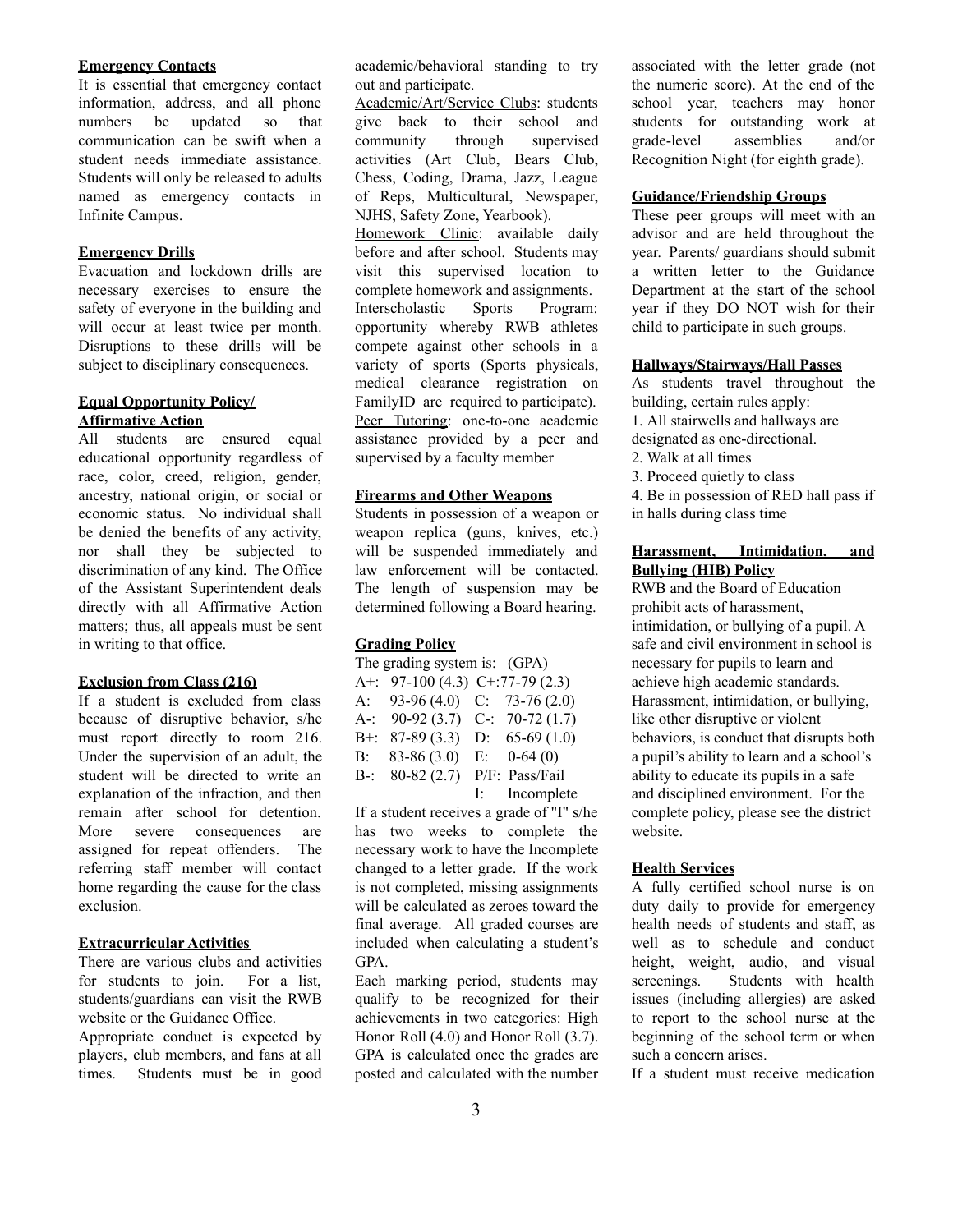during school hours, parents/guardians must comply with New Jersey State Narcotic and Dangerous Drugs Law; Title-24:21--16-18:

1. Parent/guardian must provide a written request for the administration of medication at school.

2. Written orders must be provided by the doctor, detailing what condition the medication treats, side effects, and how often it is to be administered.

3. Medication containers must be properly labeled by pharmacy/doctor and brought directly to school nurse by the parent/guardian upon entering the school building. All medication must be in its original container.

4. No medication, including over-the-counter, will be administered without a doctor's note. Students are not to have medication on their person, in their locker, or anywhere else.

5. Students are not permitted to self-medicate.

Students who become ill during the school day must obtain a pass to the Health Office from a teacher. All injuries or illnesses should be reported to the school nurse. Any student requesting to leave school due to illness must be seen in the Health Office. Students cannot call parents/guardians directly, from the Guidance Office or from a cell phone, and request to be taken home. A student who claims illness and states that s/he was too ill to either go to the teacher or to the nurse and spends a class period or portion thereof in the bathroom will be considered as having cut the class. In the event a student or staff member displays symptoms worthy of a quarantine, an isolation room may be utilized until that individual can exit the building.

## **Homework**

Students should expect to receive homework every night and are responsible for completing it. Assignments should be written in this agenda. Parents/guardians are encouraged to monitor the Infinite Campus Parent Portal and check postings on Google Classroom.

## **I&RS (Intervention and Referral Services) & 504 Committee**

The I&RS Committee is comprised of staff members: an administrator, school nurse, guidance counselor(s), teacher(s), and member(s) of the Child Study Team and meets to discuss cases relating to students who demonstrate educational, health-related, social, or behavioral difficulty. It is the goal of the team to intervene early so these students may receive the proper counseling, interventions, and/or accommodations necessary for them to succeed in the school environment.

## **Illegal Substances**

In accordance with applicable New Jersey Statutes and Administrative Code, the Bergenfield Board of Education prohibits the use, possession, or distribution of alcohol or any other drug by students, staff, or others. New Jersey Law requires an immediate medical examination of any student thought to be under the influence of alcohol or a controlled dangerous substance. A written report certifying physical and mental ability to return, as well as laboratory results of the drug and alcohol screen, must be presented for re-entry to school.

For purposes of this policy, "drugs" shall mean:

•All dangerous controlled substances so designated and prohibited by New Jersey statutes

•All chemicals that release toxic vapors as defined and prohibited by New Jersey statutes

•All alcoholic beverages

•Anabolic steroids

•Pursuant to Board policy, any prescription drug, except where permission for use in school has been granted

Board policy dictates that no one is permitted to use smoking devices/materials, tobacco or any nicotine-related products.

## **Infinite Campus Portals**

The Infinite Campus portal affords parents/guardians and students the opportunity to view grades, assignments, attendance, behavior, and contact information in real time. Activation codes for NEW accounts are provided at the start of the school year. Parents/guardians/students are encouraged to check the Parent Portal regularly and contact the appropriate guidance counselor with questions. Additionally, it is very important for parents to have a valid email address and phone number listed in order to receive school communications.

#### **Lockers**

Lockers are the possession of the Board of Education and are subject to search by the administration in the interests of safety, sanitation, rule/regulation enforcement, and by law enforcement upon presentation of a warrant. There is to be no sharing of lockers, no giving of locker combinations to other students, no opening of other students' lockers, no defacing lockers, and no displaying or storing of inappropriate materials. School policy forbids personal items, such as toys and electronic devices. However, pictures and small personal decorations that stay in the locker temporarily are permissible. There should be no permanent decorations, however, such as stickers or writing on the lockers. **Only school-issued locks may be used on hallway lockers.**

#### **Lost and Found**

Students should always safeguard their possessions and know where they are. Some form of identification should be placed in books, bookbags, purses, eyeglasses, etc. Do not bring excessive amounts of money or other valuables to school. RWB is not responsible for the loss of valuables, including instruments. Students who find articles are to take them to room 216 and deposit them in the bins provided for this purpose. Found items in the gym area should be taken to the PE staff offices. Items other than clothing/school supplies should go to the Main Office. Accumulated items will be donated monthly.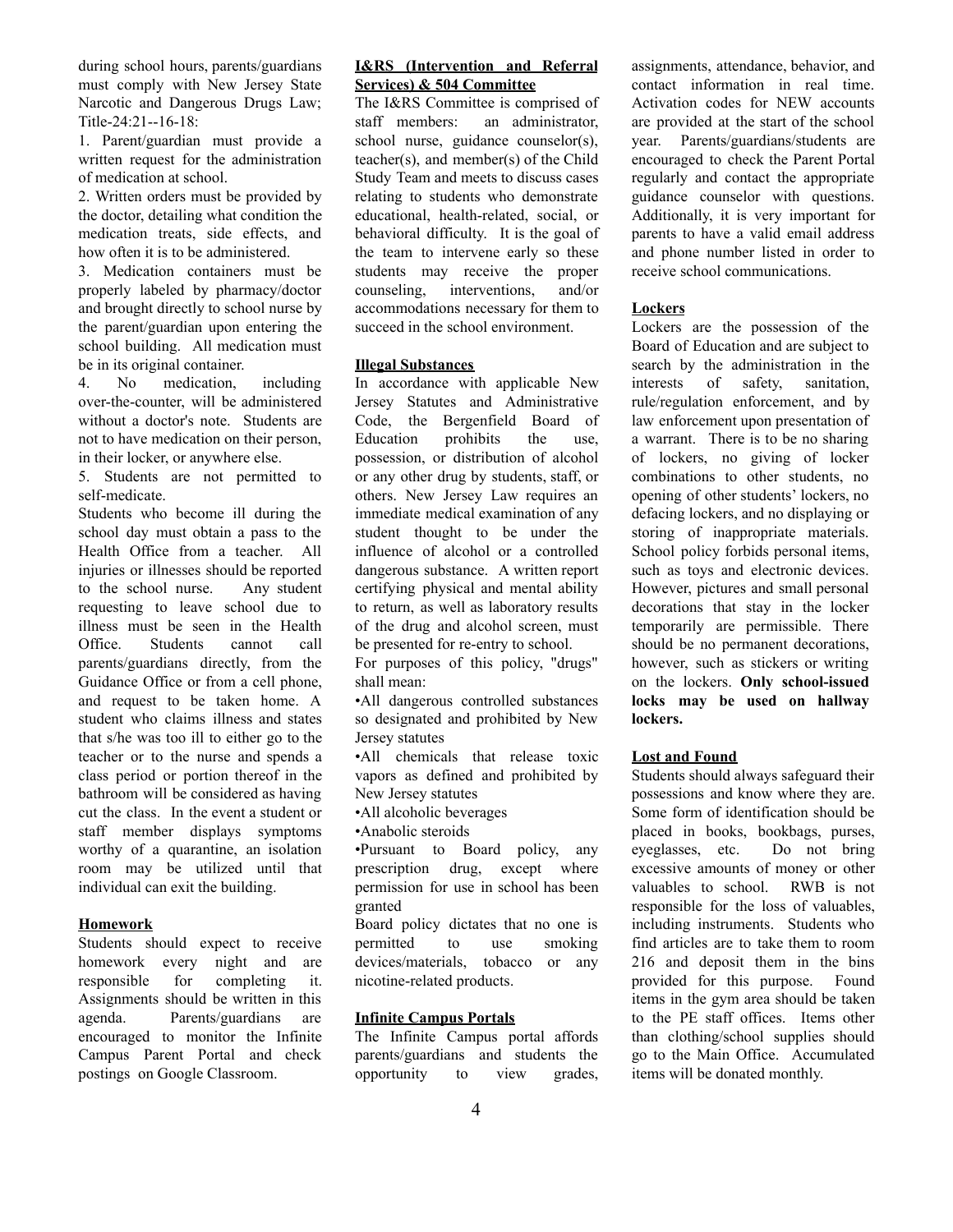#### **Lunchtime**

Students may purchase the school lunch or arrive in the morning with their own meals. Families who wish to purchase lunch may pre-pay by utilizing the Myschoolbucks program on our district website. Energy drinks, items containing excessive caffeine or sugar, and beverages in glass containers are strictly prohibited. Lunch should not be dropped off during the school day, except for emergency situations and/or students who have specific medical needs. When necessary, parents may bring in lunch for their own child during the school day and place it on the table at the main entrance before 11:30am. Be sure to clearly label the lunch with your child's name. Students should know to come to the security desk if they forgot their lunch, as the security staff will not interrupt classroom instruction to notify students that their lunch is at the table. Students will be allowed to pick up their lunch at the beginning of their lunch period. Any lunches that remain in the office after 3pm will be discarded.

Students must maintain cleanliness in the eating areas and exit appropriately when dismissed. Seat changes may be made to curb disruptive/dangerous behavior. Food is not permitted in the building other than the designated eating areas.

#### **Permission Slips**

Rules and regulations in place at RWB are to be followed during any school or PA-sponsored activity. Please refer to the Conduct Code point system for eligibility. **Costs are not refunded if student is excluded for disciplinary reasons.** Students must return a parent/guardian signed permission slip for all activities by the deadline. Deadlines are strictly enforced.

## **Photo Opportunities**

There will be various occasions throughout the school year where students will be photographed for school/district publications and secure websites. Parents/guardians should complete our photo consent form at the beginning of the school year, indicating your wishes regarding whether or not your child's image can be published.

## **Physical Education Program**

Appropriate gym clothing must be kept in the assigned gym locker. Additionally, students must supply their own **combination lock** to secure such items in the gym locker. Lockers must be emptied on weekends and over vacations to wash clothes. While parents/guardians may provide a written excuse from PE for 1 day, a doctor's note is required for a medical excuse from PE lasting longer.

#### **Plagiarism/Academic Integrity**

Plagiarism is copying homework, tests, quizzes, and other assignments, and/or using other people's words and/or ideas directly without giving the source credit. A zero will be given for the assignment or assessment in question and appropriate consequences will be given at the discretion of administration.

#### **Promotion and Retention**

All students are expected to meet the requirements set for their grade level. Students who fail an academic class are in danger of not being promoted and must attend an approved summer school program.

## **Report Cards and Progress Reports**

Report Cards and Progress reports are available through the Infinite Campus Portal quarterly. Report Cards are posted typically 1 week after the close of a quarter, and Progress Reports are posted at the mid-point of each quarter. Marking periods are approximately 45 days long.

#### **Technology/Internet Usage**

Bergenfield Public School District's goal in providing access to the Internet and/or other sources of electronic information includes (1) providing a rich and interesting educational experience; (2) developing academic growth and excellence; and (3) developing skills related to research, use of computers, applications, software, and computer etiquette, responsibility, and accountability.

Any use of unapproved software or applications, including but not limited to Virtual Private Networks ("VPNs"), Proxy servers or sites, or copyrighted software, to bypass security measures on the Bergenfield School District network is forbidden. Please be advised that any unapproved software, applications, or resources used by a student puts the student's personal and private information at risk to parties who may impose harm. All Internet use and communications must be related to research and educational objectives only. Any violation of the Bergenfield Board of Education Policy 2361 (Acceptable Use Policy) and the Google Apps for Education Edition Agreement and Privacy Policy may result in immediate termination of access to the network. Other disciplinary actions may also be taken in proportion to the severity of the violation.

#### **Sexual Harassment Policy**

The Bergenfield Board of Education prohibits sexual harassment of and by staff members and students. Sexual harassment is a violation of state and federal laws. It has been defined by the Equal Employment Opportunity Commission (EEOC) as "unwelcome sexual advances, requests for sexual favors, and other verbal or physical conduct of a sexual nature when (**1**) submission to such conduct is made either explicitly or implicitly a term or condition of an individual's employment, (**2**) submission to or rejection of such conduct by an individual is used as the basis for employment decisions affecting such individual, or (**3**) such conduct has the purpose or effect of reasonably interfering with an individual's work or school performance or creating an intimidating, hostile, or offensive working or school environment."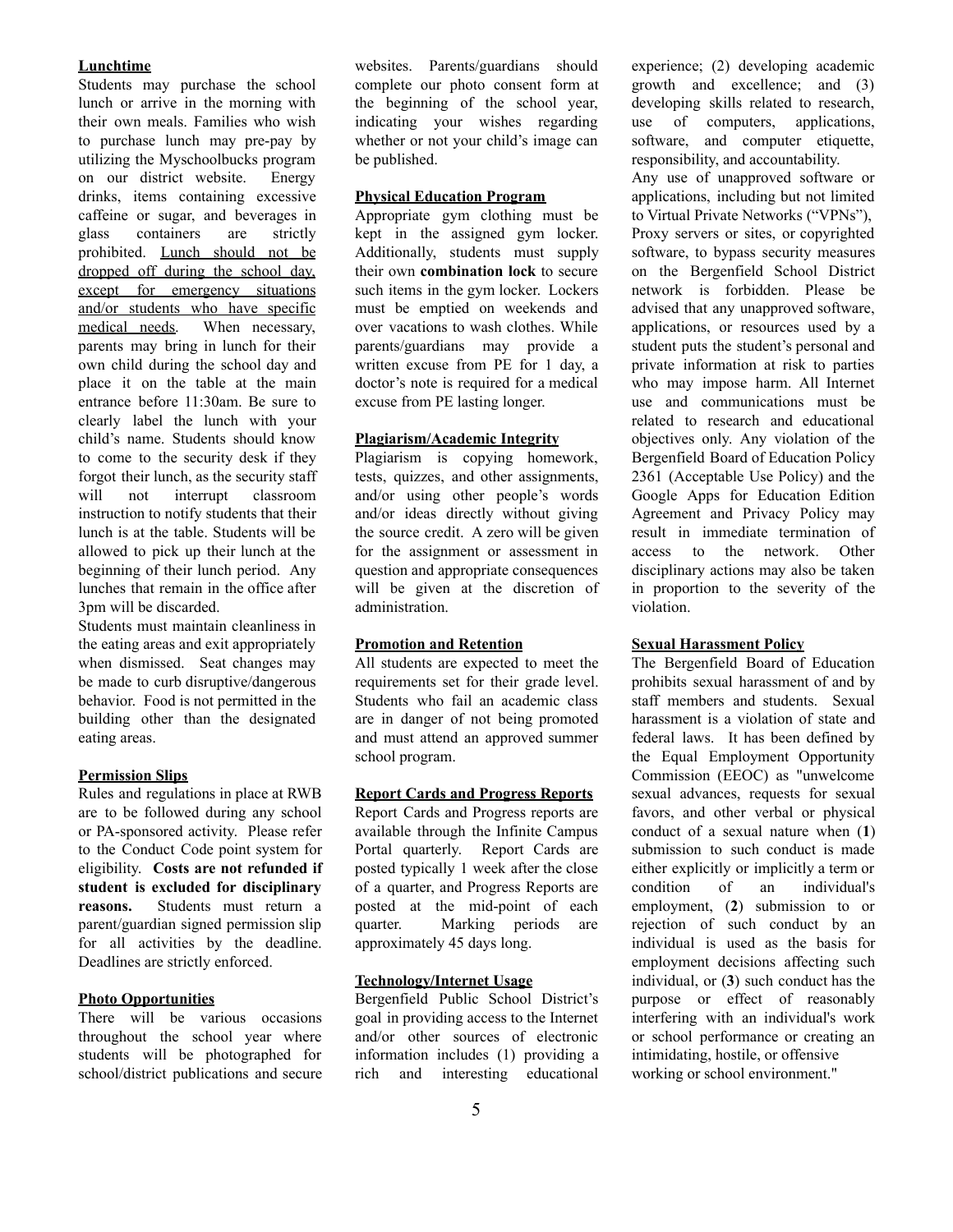#### **Student Records**

Parents/guardians of a pupil or her/his authorized representative may have access to records upon written request to the school principal. It is the responsibility of the parent to report in writing (with legal documentation) any situation which may affect the distribution of records.

#### **Student Support Services CHILD STUDY TEAM (CST)**

The CST, consisting of a learning specialist, school psychologist, and social worker, screens and evaluates students for special education eligibility. CST members are available to assist with any concerns.

## **GUIDANCE COUNSELORS**

Each student is assigned a guidance counselor. Counselors meet regularly with parents/guardians and students to discuss academic, social, and emotional issues.

## **Visitors to Our Schools**

All visitors must report to the security desk entrance located on the West Clinton Avenue side of the building, present valid identification, and receive a Visitor's ID and lanyard. Anyone found in the building without the ID may be prosecuted for trespassing. Students may not bring visitors to school at any time. The Bergenfield Board of Education may use metal detecting devices in all school buildings, on school grounds, and at all school activities.

## **CODE OF CONDUCT / SCHOOL EXPECTATIONS /**

## **RWB PRIDE Program**

RWB PRIDE is a framework for supporting a positive school climate and culture to support student learning. These practices are research based and data driven. We are proud to announce that we have partnered with the Boggs Center at Rutgers University to help the program reach new levels. The mission of our initiative is to build capacity among our personnel to implement a multi-tiered system of support for behavior, conduct, and social emotional wellness that promotes equity for all students. *Here is a list of the things you will see as part of our PBIS program at Roy W. Brown Middle School:*

**1. Clear Expectations -** We set clear expectations that are consistent in all areas of the school. When students know and understand what is expected of them, they are more likely to meet expectations.

## **2. Explicit Teaching of Expectations -** We teach all of our students what respect, responsibility, safety and problem solving look like in all areas of the building. We teach through lessons, modeling, practice and reinforcement.

**3. Acknowledging when students meet expectations -** When students meet expectations, we celebrate! We place our attention and energy on what students are doing right, rather than their mistakes. We use a variety of ways to positively reinforce student behavior.

**4. Support for students who do not meet expectations -** We view mistakes as learning opportunities. We use research based, proactive, and restorative solutions to working with student misbehavior.

**5. Teaching of Prosocial skills -** We believe in teaching the social skills necessary to succeed in school and life. When student needs are met socially and emotionally, they are better equipped to learn at high levels.

**6. Home-School Partnership -** Together, we are a student's support team. We believe in working with parents to support student learning and behavior. This partnership is critical to ensuring all students grow and learn at high levels. Questions, concerns and ideas are welcome any time by contacting your child's teacher, the school counselor, the principal, or any member of our school team. The school will be contacting parents as well, to keep lines of communication open and to work together on student success.

#### **SOCIAL MEDIA GUIDELINES & BEST PRACTICES FOR STUDENTS**

These guidelines suggest best practices regarding the publication of commentary on social media by students of Roy W. Brown Middle School. Social Media use can be considered an extension of our school. If any digital platform is used to target and demean another child, the user CAN and WILL be held accountable for his or her actions.

In the digital age, interactions on social media can have profound effects on our students. The staff at RWB encourages students to utilize social media in a positive way. The information below can serve as a baseline for parents and students to have dialogue regarding social media.

Be mindful of posting information you would not want the public to see. Avoid posting anything that is dishonest, untrue, or misleading. Be smart about protecting yourself and your privacy. *What you publish will be around for a long time, so consider the content carefully and also be cautious about disclosing personal details.*

## **Respect Others**

Respect the RWB faculty, staff, students, and community. We reflect a diverse set of customs, values and points of view. Don't be afraid to be yourself, but do so respectfully. This includes not only the obvious (no ethnic slurs, offensive comments, defamatory comments, personal insults, obscenity, etc.) but also proper consideration of privacy and of topics that may be considered objectionable or inflammatory.

## **Be the First to Respond to Your Own Mistakes**

If you make an error, be up front about your mistake and correct it quickly.

#### **Think About Consequences**

It's all about judgment: using your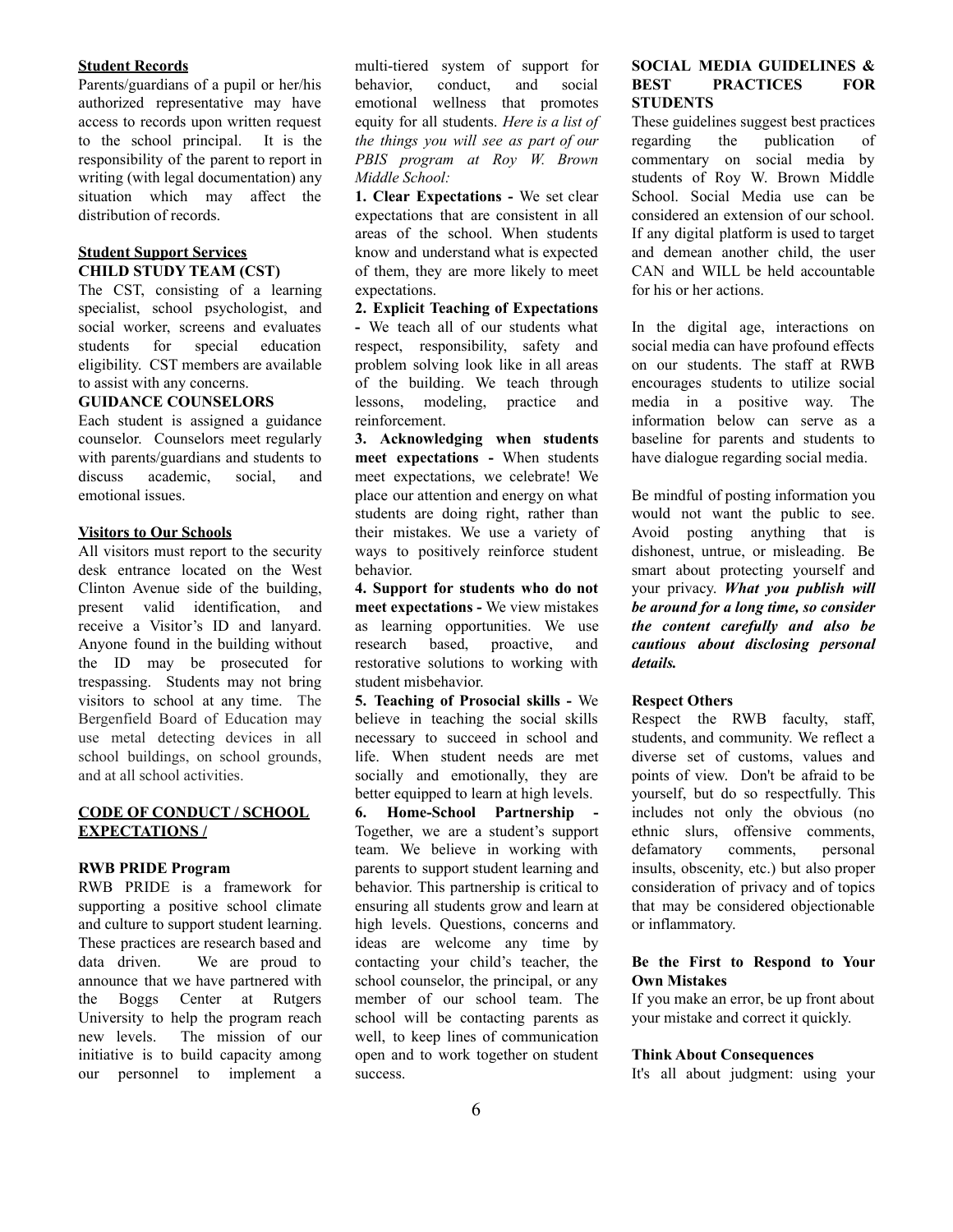blog or other social media outlets to trash or embarrass RWB, its partners or community, or your friends is inappropriate and aligned with Student Code of Conduct.

1. Use caution when you click links that you receive in messages from your friends on your social website.

2. Don't trust that a message is from who it says it's from. Hackers can break into accounts and send messages that look like they are from your friends, even though they are not. If you suspect a message is fraudulent, use an alternate method to contact your friend to find out. This includes invitations to join new social networks.

3. To avoid giving away email addresses of your friends, do not allow social networking services to scan your email address book. When you join a new social network, you might receive an offer to enter your email address and password to find out if your contacts are on the network. The site might use this information to send email messages to everyone in your contact list or everyone you have ever sent an email message to. Social networking sites do not explain they are going to do this.

4. Be selective about who you accept as a friend on a social network. Identity thieves create fake profiles in order to get information from you.

**Assume that everything you put on a social networking site is permanent. Even if you can delete your account, anyone on the Internet can easily print photos/text or save images/videos to a computer.**

#### **DISCIPLINE PROCEDURES**

The Bergenfield Board of Education and RWB strive to ensure that the physical and mental health, safety and welfare of pupils will be protected, and an orderly environment conducive to learning, will be maintained.

#### **Point System**

In accordance with the policy established by the staff and administration of RWB, a point system exists to ensure that students obey school rules and regulations and respect the authority of the school, its teachers, and administrators.

1. Warning/Teacher Detention –

Teachers may assign individual detentions after school, however, failure to appear will result in an administrative detention.

2. After-School Detention – 2 points assessed per day

Students are expected to report to the designated room by 2:55 pm, where they sign in and work silently. Dismissal is at 3:40 pm, except in the case of *Tardy to School* (by 7:55 am) detentions when dismissal is at 3:20. If a child arrives after 8:15 a full detention will be served. Exclusion from detention results in ISS.

3. In-School Suspension –

3 points assessed per day Students are expected to report to the main office at 7:55 am and will be supervised throughout the day as they complete assignments. Students will be dismissed at 3:40 pm, after serving a detention.

4. Home Suspension –

4 points assessed per day Students are not permitted on school grounds between 7am and 4pm during home suspension, nor may they take part in school-sponsored activities.

5. Suspension Alternative Program – 4 points assessed per day This program (SAP) is run through

Bergen County and is located in the PAL Building in Hackensack.

#### **Monitoring point accumulation**

Conduct points can always be viewed via the Infinite Campus Portal. Written notification of excessive conduct points is sent home regularly. A meeting can be requested at any time.

## **Accumulation of 25 points**

Upon the accumulation of twenty-five or more conduct points, students

forfeit their right to participate in any extra-curricular activity, school trip, event, activity or function and the parent/guardian will be notified. No refund will be given for any trip or activity should the student be excluded for disciplinary reasons.

#### **Point Reduction**

In an effort to reinforce positive behavior, a student may reduce his/her discipline point record by one (1) point for every (30) thirty days s/he does not receive a point. Furthermore, if the student completes the scheduled consequence(s) and returns the conduct report signed by a parent/ guardian, a one (1) point reduction will occur. Please note that a student's record cannot be reduced below zero.

**Level I Infractions:** minor misbehavior which impedes orderly classroom procedures or interferes with orderly operations of the school 1. Classroom disturbance (with teacher or substitute) / exclusion from class 2. Inappropriate language 3. Travel during class time without a pass or permission 4. Inappropriate public displays of affection 5. Late to class/school without a

written excuse

6. Failure to follow school rules and/or staff member directives

7. Eating or drinking outside of lunch periods or where prohibited

8. Inappropriate use of electronics

9. Violation of the dress code

10. Gum chewing on school property

11. Horseplay/inappropriate behavior

12. Littering

13. Failure to submit required

paperwork on time

14. Bystander/observer of theft or aggressive act

## **Consequences of a LEVEL I infraction:**

a. Warning/Teacher detention b.  $1 - 3$  days detention